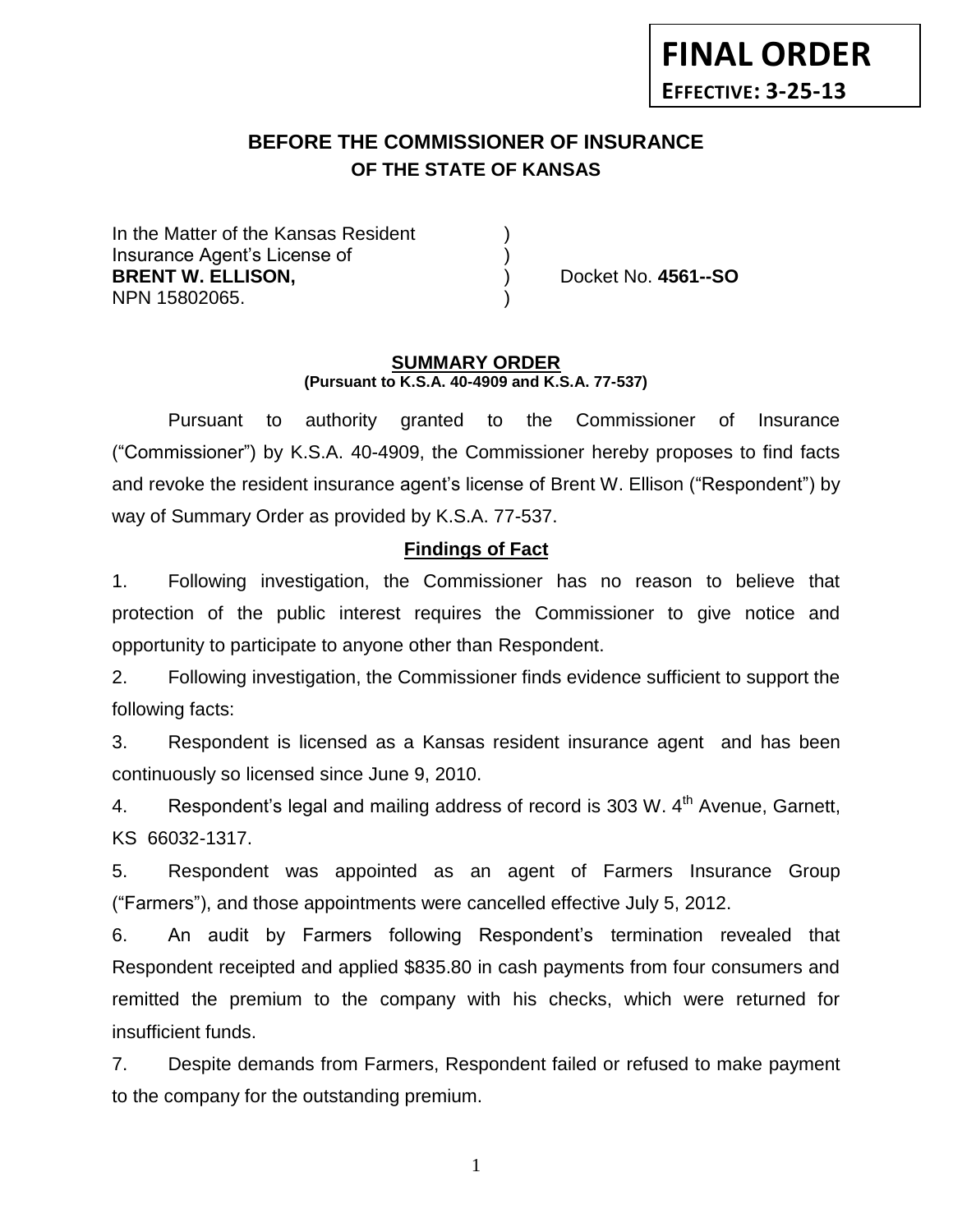8. By letter of February 5, 2013, addressed to Respondent at his address of record, counsel for KID invited Respondent to reply in writing within 15 business days if he disputed the foregoing facts.

9. To date, Respondent has not replied, and the letter has not been returned; thus, the facts are deemed undisputed.

#### **Applicable Law**

10. K.S.A. 40-4909(a) provides, in relevant part:

"The commissioner may deny, suspend, revoke or refuse renewal of any license issued under this act if the commissioner finds that the applicant or license holder has: . . .

(4) Improperly withheld, misappropriated or converted any moneys or properties received in the course of doing insurance business. . . . [or] (8) Used any fraudulent, coercive, or dishonest practice, or demonstrated any incompetence, untrustworthiness or financial irresponsibility in the conduct of business in this state or elsewhere. . . ." K.S.A. 2011 Supp. 40- 4909(a).

11. In addition, the Commissioner may revoke any license issued under the Insurance Agents Licensing Act if the Commissioner finds that the interests of the insurer or the insurable interests of the public are not properly served under such license. K.S.A. 2011 Supp. 40-4909(b).

12. "Any action taken under this section which affects any license or imposes any administrative penalty shall be taken only after notice and an opportunity for hearing conducted in accordance with the provisions of the Kansas administrative procedures act." K.S.A. 2011 Supp. 40-4909(c).

13. "Whenever the commissioner imposes any administrative penalty or denies, suspends, revokes or refuses renewal of any license pursuant to subsection (a), any costs incurred as a result of conducting an administrative hearing authorized under the provisions of this section shall be assessed against the person who is the subject of the hearing or any business entity represented by such person who is the party to the matters giving rise to the hearing." K.S.A. 2011 Supp. 40-4909(f).

## **Conclusions of Law**

14. The Commissioner has jurisdiction over Respondent as well as the subject matter of this proceeding, and such proceeding is held in the public interest.

2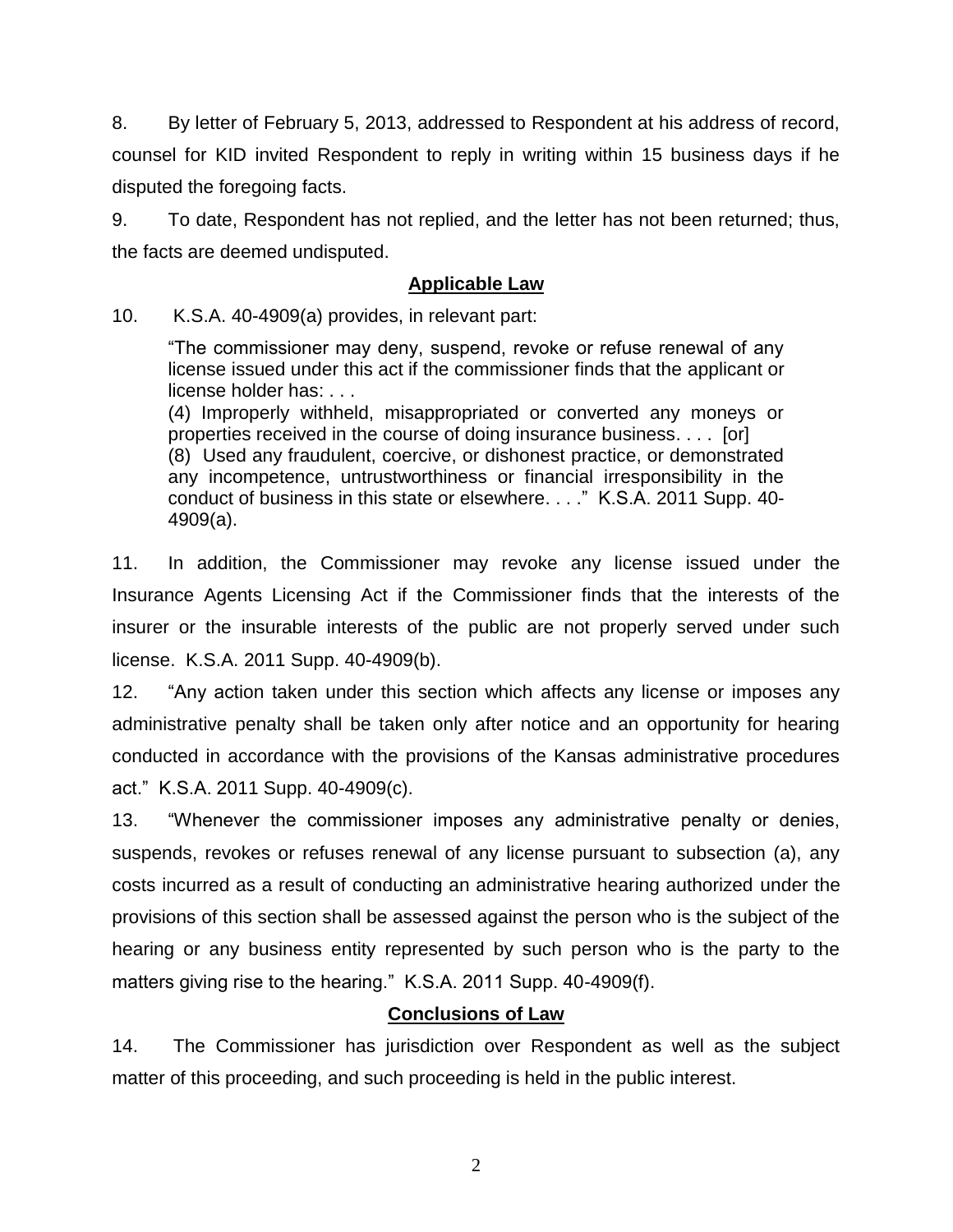15. The Commissioner finds that Respondent's license may be revoked pursuant to K.S.A. 40-4909(a)(4) because Respondent converted premium funds received in the course of doing insurance business.

16. The Commissioner finds Respondent's license may be revoked pursuant to K.S.A. 40-4909(a)(8) because Respondent used a dishonest practice and/or demonstrated financial irresponsibility in the conduct of business.

17. The Commissioner thus finds that sufficient grounds exist for the revocation of Respondent's insurance agent license pursuant to K.S.A. 2010 Supp. 40-4909(a).

18. Finally, the Commissioner finds that Respondent's license may be revoked pursuant to K.S.A. 40-4909(b) because Respondent's license is not serving the interests of insurers or the insurable interests of the public.

19. Based on the facts and circumstances set forth herein, it appears that the use of summary proceedings in this matter is appropriate, in accordance with the provisions set forth in K.S.A. 77-537(a), in that the use of summary proceedings does not violate any provision of the law, the protection of the public interest does not require the KID to give notice and opportunity to participate to persons other than Respondent, and after investigation, KID believes in good faith that the allegations will be supported to the applicable standard of proof.

#### **Policy to be Served**

Before issuing an insurance agent license, the Commissioner must determine that the applicant is qualified and has not committed any act that would be grounds for denial, suspension, or revocation. K.S.A. 40-4905(b). Further, the Commissioner may revoke any license issued under the Insurance Agents Licensing Act if the Commissioner finds that the interests of the insurer or the insurable interests of the public are not properly served under the license. The following action is appropriate to promote the security and integrity of the insurance business and protect insurance consumers by licensing, or continuing to license, persons or entities to sell, solicit, or negotiate insurance in the State of Kansas only if their conduct indicates they are both qualified and trustworthy.

3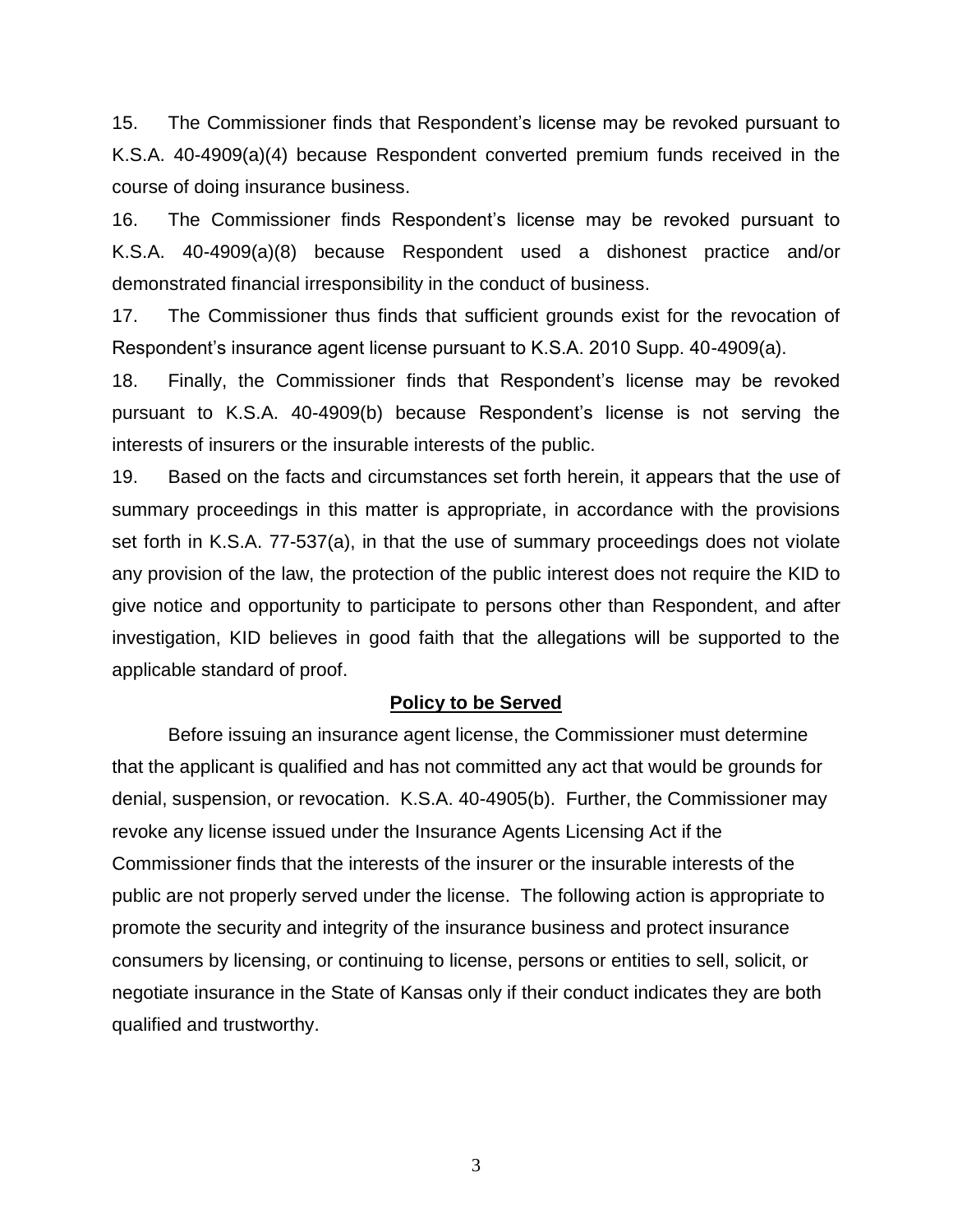**THE COMMISSIONER OF INSURANCE THEREFORE ORDERS** that the Kansas resident insurance agent's license of **BRENT W. ELLISON** is hereby **REVOKED** and **BRENT W. ELLISON** shall **CEASE and DESIST** from the sale, solicitation, or negotiation of insurance, doing any act toward the sale, solicitation, or negotiation of insurance, and/or receiving compensation deriving from the sale, solicitation, or negotiation of insurance in Kansas or on Kansas risks through business conducted on and after the effective date of this order.

**It is further ordered**, pursuant to KSA 77-415(b)(2)(A), that this order is designated by KID as precedent.

#### **IT IS SO ORDERED THIS \_\_6th\_ DAY OF MARCH 2013, IN THE CITY OF TOPEKA, COUNTY OF SHAWNEE, STATE OF KANSAS.**



\_/s/ Sandy Praeger\_\_\_\_\_\_\_\_\_\_\_\_\_\_\_\_ Sandy Praeger Commissioner of Insurance

BY:

\_/s/ John Wine\_\_\_\_\_\_\_\_\_\_\_\_\_\_\_\_\_\_\_\_ John Wine General Counsel